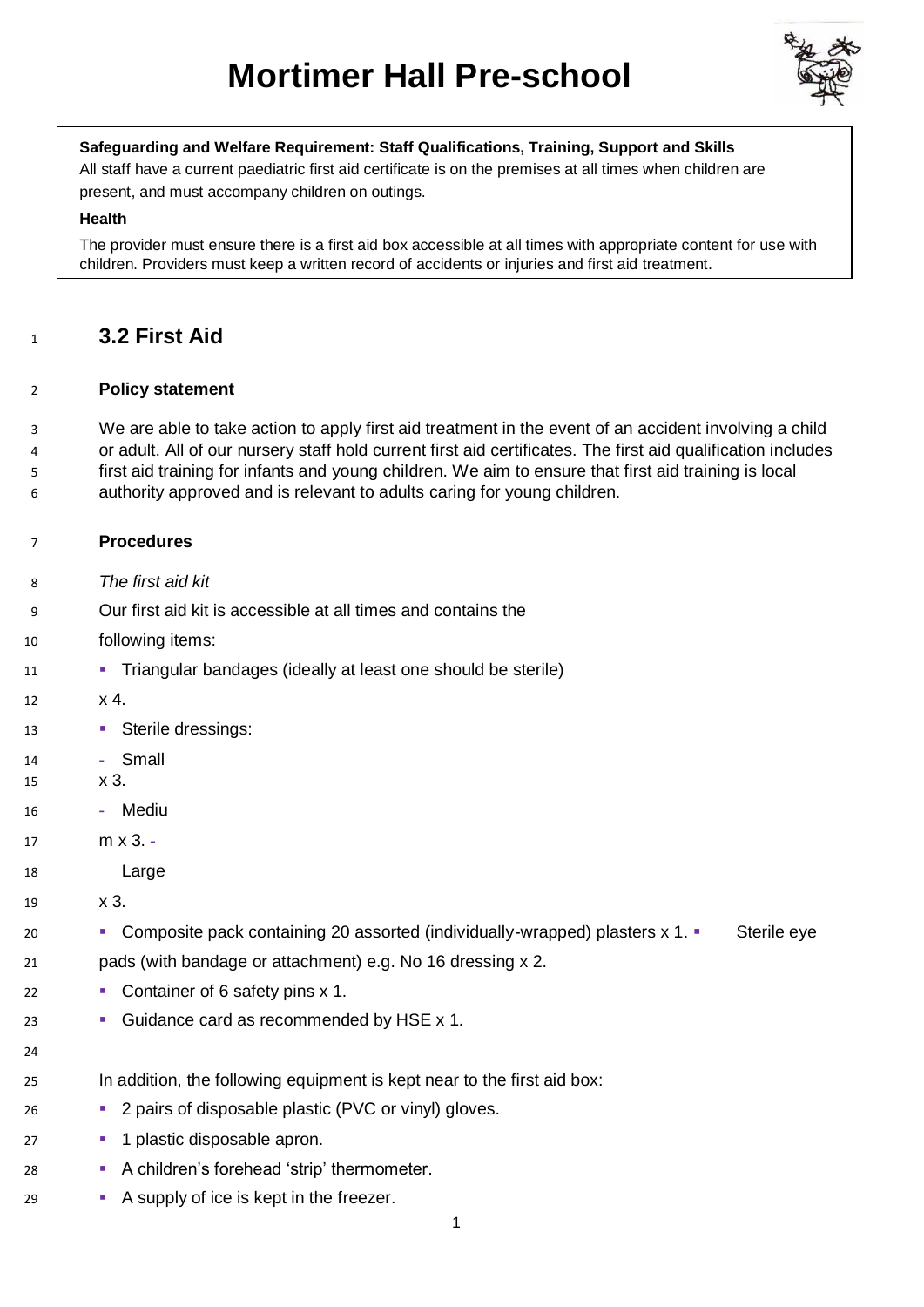- Information about who has completed first aid training and the location of the first aid box is provided to all our staff and volunteers. The first aid box is easily accessible to adults and is kept out of the reach of children.
- **EXECT:** There is a named person in the setting who is responsible for checking and replenishing the first aid box contents.
- **Medication is only administered in line with our Administering Medicines policy.**
- <sup>36</sup> **In the case of minor injury or accidents, first aid treatment is given by a qualified first aider.**
- <sup>37</sup> **In the event of minor injuries or accidents, we normally inform parents when they collect their**  child, unless the child is unduly upset or we have concerns about the injury. In which case we will contact the child's parents for clarification of what they would like to do, i.e. whether they wish to collect the child and/or take them to their own GP.
- <sup>41</sup> An ambulance is called for children requiring emergency treatment. A member of staff will accompany the child in the ambulance. We contact parents immediately and inform them of what has happened and where their child has been taken.
- Parents sign a consent form at registration allowing a member of staff to take their child to the nearest Accident and Emergency unit to be examined, treated or admitted as necessary on the understanding that they have been informed and are on their way to the hospital.
- 47 Accidents and injuries are recorded in our accident record book and, where applicable, notified to the Health and Safety Executive, Ofsted and/or local child protection agencies in line with our Recording and Reporting of Accident and Incidents Policy.

#### **Legal framework**

**• Health and Safety (First Aid) Regulations (1981)** 

## **Further guidance**

- **First Aid at Work: Your questions answered** (HSE Revised 2009)
- 55 Basic Advice on First Aid at Work (HSE
- Revised 2008) Guidance on First Aid for
- Schools (DforE)